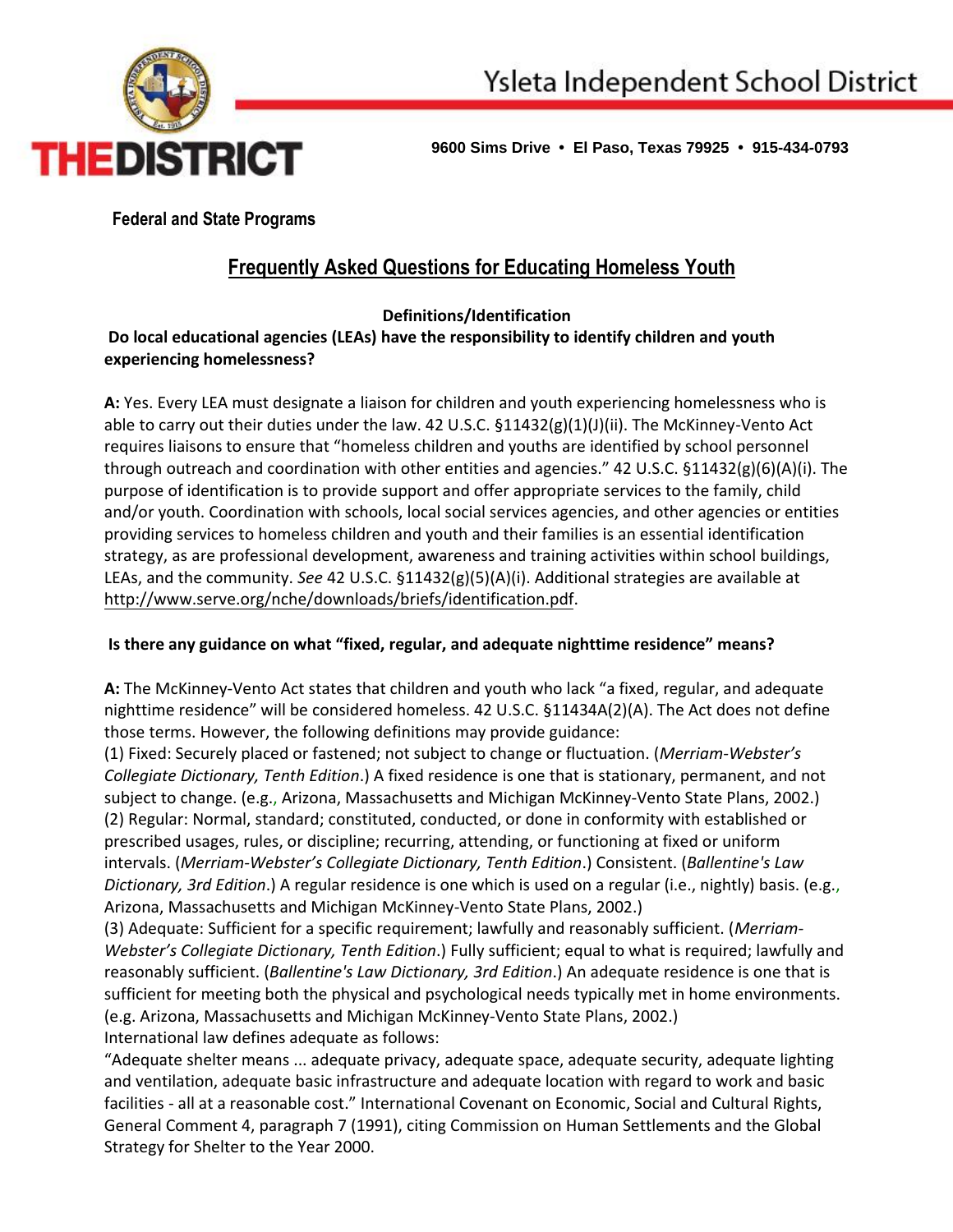#### **Are children and youth who move in with relatives, friends, or other people covered by the Act?**

**A:** Children and youth who are sharing the housing of others due to loss of housing, economic hardship, or a *similar* reason are covered by the McKinney-Vento Act. 42 U.S.C. §11434A(2)(B)(i). This can include unaccompanied youth who are running away from home, even if their parents state a desire for the youth to return home. Families who share adequate housing on a long-term basis due to preference or convenience would not be covered by the Act.

#### **Do incarcerated youth qualify for McKinney-Vento protection and services?**

**A:** No. Children and youth who are incarcerated for violation or alleged violation of a law should not be considered homeless. Incarcerated children and youth are part of the juvenile justice system and subject to the requirements and regulations thereof. However, children and youth residing in shelters or other homeless situations after leaving detention centers are covered by the Act.

#### **Does the family's/youth's income affect whether they are covered by the Act?**

**A:** Generally, no. The Act's definition of homelessness centers on the student's living arrangement. There are no specific income limits in the definition. Income is vaguely referenced in the context of children and youth "sharing the housing of others due to loss of housing, economic hardship, or a similar reason." Therefore, in determining whether shared housing meets the Act's definition, it may be appropriate to consider the family's or youth's financial resources. 42 U.S.C. §11434A(2)(B)(i). However, there are circumstances in which relatively affluent families may be considered homeless under the Act, such as women and children fleeing domestic violence. Also, that unaccompanied youth may be receiving some financial support from their parents does not necessarily disqualify them from the protections of the Act. Statistically, the mean income of families experiencing homelessness is less than half the federal poverty line.

## **Are students displaced by a disaster covered by the McKinney-Vento Act?**

**A:** Yes, if they meet the eligibility requirements under the law. Students who lack a fixed, regular and adequate nighttime residence due to a disaster (earthquake, hurricane, tornado, flood, chemical explosion, terrorist attack, etc.) may be considered homeless under the McKinney-Vento Act. They are entitled to the same legal protections and services as other students experiencing homelessness. The National Center for Homeless Education has many resources related to homeless education and natural disasters, at http://www.serve.org/nche/dis/dis.php. Additional information is available at [https://www.nlchp.org/documents/Homeless\\_Education\\_Advocacy\\_Manual\\_Disaster\\_Edition.](https://www.nlchp.org/documents/Homeless_Education_Advocacy_Manual_Disaster_Edition)

## **Are immigrant students covered by the McKinney-Vento Act?**

**A:** Yes. Immigrant students are covered by the Act if they are living in a homeless situation, without regard to whether they are in the U.S. legally or illegally. Undocumented students have the same right to public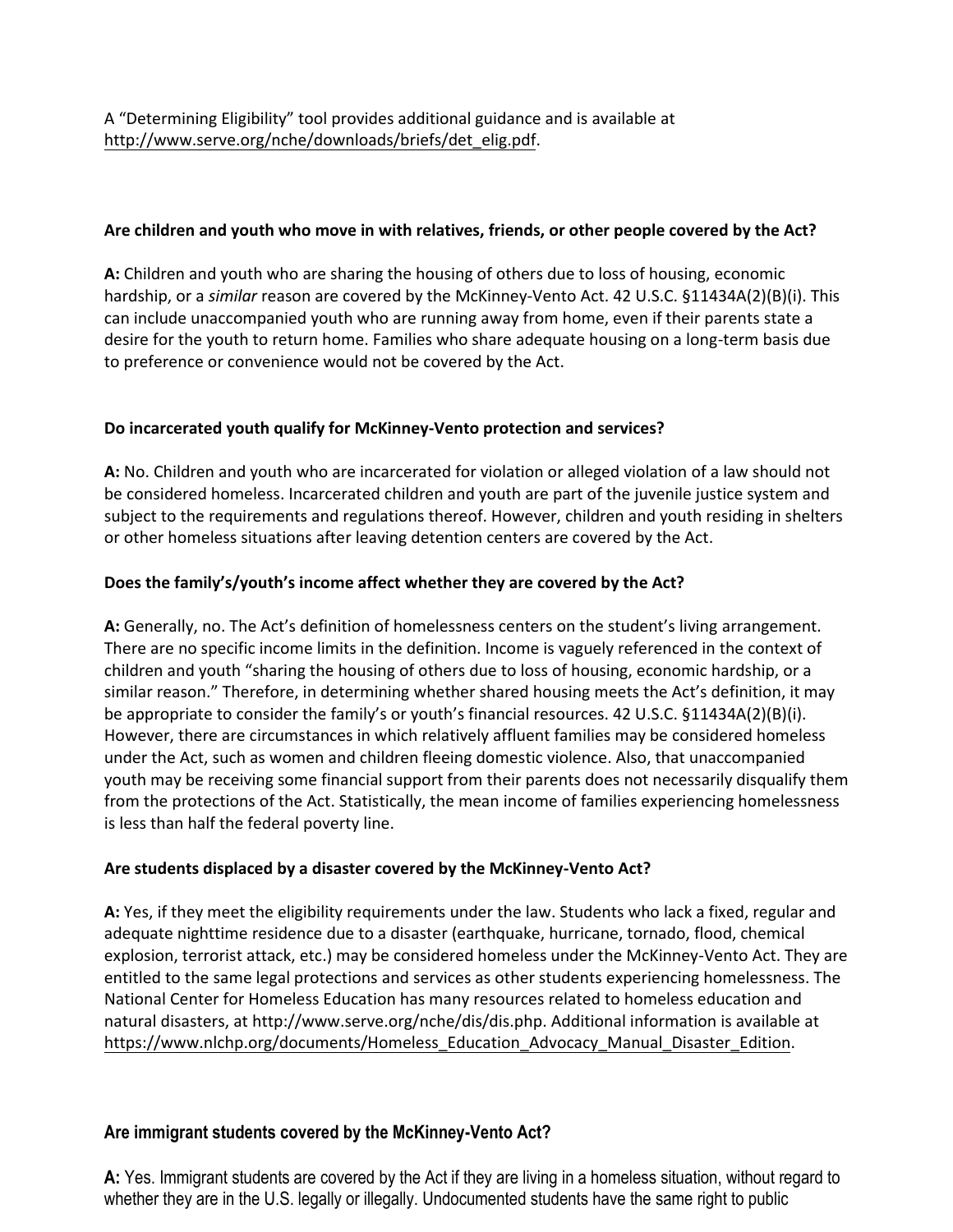education as U.S. citizens. Plyler v. Doe, 457 U.S. 202 (1982). Therefore, the McKinney-Vento Act applies to them in the same way it would apply to any student; if the student meets the definition of homeless, he or she must be enrolled in school immediately, even if lacking documents typically required for enrollment. A child's or youth's immigration status is irrelevant. In fact, it is illegal for school staff to inquire about a student's or family's immigration status, request immigration documents, or to take any other actions that might prevent immigrant students from enrolling in and attending school. The McKinney-Vento Act does not apply to immigrant students who live in a fixed, regular and adequate residence. More information on applying the McKinney-Vento Act to unaccompanied immigrant youth is available at [http://www.naehcy.org/educational](http://www.naehcy.org/educational-resources/imm)[resources/imm.](http://www.naehcy.org/educational-resources/imm)

#### **What ages does the McKinney-Vento Act cover?**

**A:** The McKinney-Vento Act applies to children and youth age 21 and under, consistent with their eligibility for public education services under state and federal law. State laws vary, but generally provide access to all students until high school graduation or equivalent, or until age 18 (or over in some states). The McKinney-Vento Act also applies to homeless preschool-aged children and requires liaisons to ensure that they have access to and receive services, if eligible, under LEA-administered preschool programs. 2016 Guidance. For special education students, federal law provides the right to access services until age 22. 20 U.S.C. §1412(a)(1)(A).

#### **How long can a student attend his or her school of origin?**

**A:** Students have the right to remain in the school of origin for the duration of homelessness, if it is their best interest, even if the child's homelessness extends over multiple school years. In addition, if a student moves into permanent housing during the school year, the student can finish that academic year in the school of origin.

# **If a family with more than one child becomes homeless, and the children would like to attend school in different LEAs (i.e. one child would like to return to the school of origin, and the other child would like to enroll in the local school) does the family have that right?**

**A:** Yes. Siblings in a family that has lost its housing may attend school in different LEAs, as long as each child is attending the school of origin or another school that other children living in the same attendance area are eligible to attend. Such a situation may be appropriate, for example, when an older student can tolerate a longer commute back to the school of origin than a younger sibling. Note, however, that LEAs are encouraged to consider a sibling's school placement as part of the best interest determination.

## **How far is too far to travel to the school of origin? What if my state has established a general limit on all school transportation of one hour or 30 miles, for example?**

**A:** The McKinney-Vento Act does not specify any mileage or time limit for travel to the school of origin. The Act requires LEAs to provide transportation to the school of origin at the request of a parent or guardian or, for unaccompanied youth, at the McKinney-Vento liaison's request. 42 U.S.C. §11432(g)(1)(J)(iii). Therefore, whenever a student is attending the school of origin, providing transportation is required. A commute so lengthy as to be harmful to the child's educational achievement will weigh against placement in the school of origin and should be considered as part of the best interest determination. This determination will depend on the student's circumstances. For example, a lengthy commute may be a more acceptable arrangement for an older youth than for a young child. Similarly, in many rural areas, lengthy commutes to schools are common; the commute